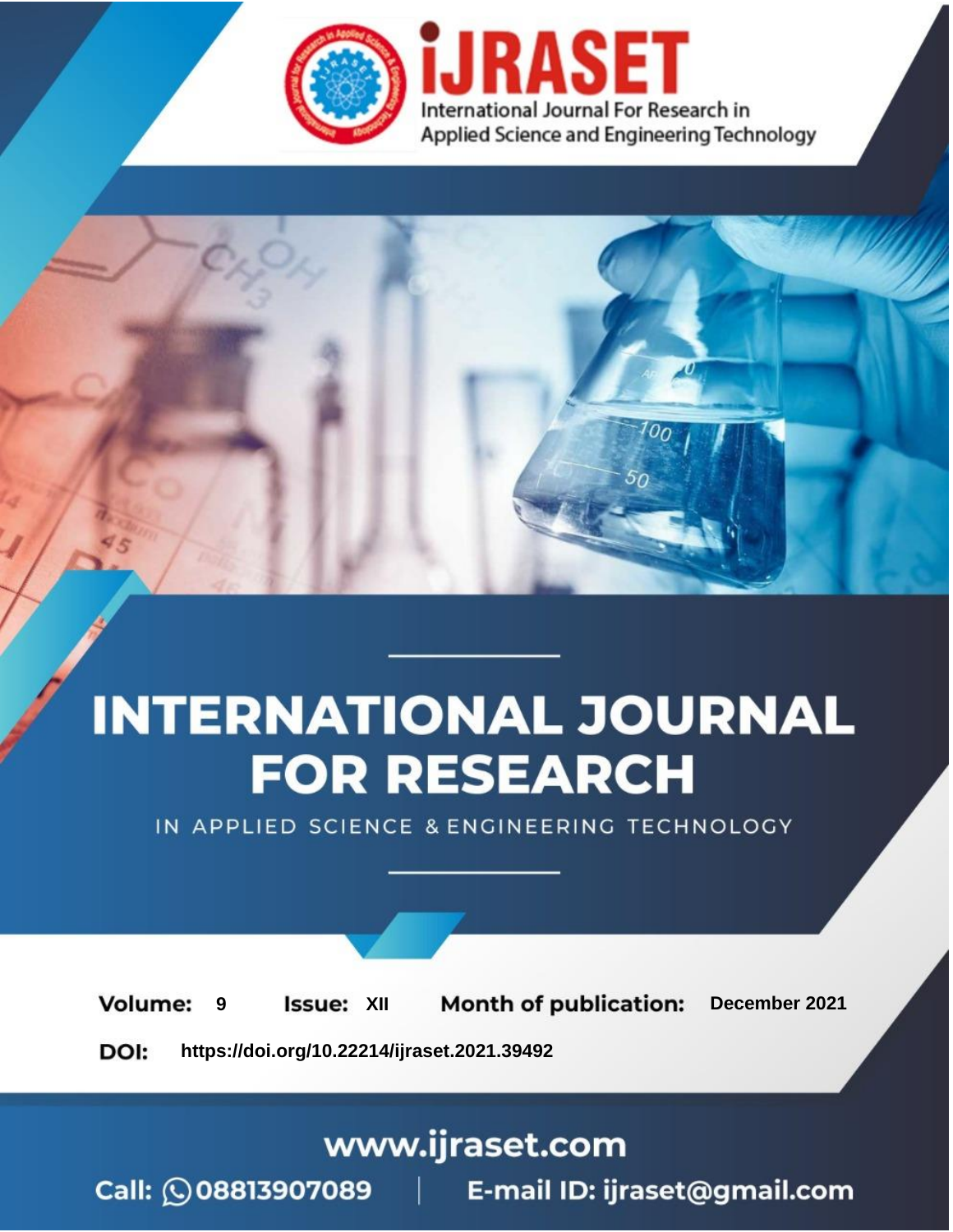

### **Significance of Helicobacter Pylori in Iron Deficiency**

Maxmonov Lutfulla Saydullaevich<sup>1</sup>, Mamatkulova Feruza Khaydarovna<sup>2</sup>, Shomurodov Qodir Ergashevich<sup>3</sup>, Temirov Nuriddin Najmiddinovich<sup>4</sup>

> *<sup>1</sup>Head of the Department of Hematology, Samarkand Medical Institute 2, 3, 4Assistant of the Department of Hematology, Samarkand Medical Institute*

*Abstract: This article discusses the importance of helicobacter pylori in iron deficiency. It is well known that iron deficiency is one of the major problems in medicine today. The following article examines the complications of this disease and the effective methods used to treat it.*

*Keywords: anemia, Helicobacter pylori, blood, pathology, gastrointestinal tract, microorganism.*

#### **I. INTRODUCTION**

Iron deficiency (IR) is the leading cause of anemia in the world. JJ negatively affects the health and performance of both adults and adolescents, increasing the risk of developing various diseases. One of the microorganisms that can provoke the development and aggravate the manifestation of ID is the bacterium Helicobacter pylori (Hp). Helicobacter is the only currently known microorganism capable of not only survive in the acidic and anaerobic stomach contents, but also alter the absorption of iron. The first publications on the relationship between Hp and ID infection appeared in the 19906s. Initially, these reports were regarded as paradoxical and improbable, but a number of descriptions of cases of curing anemia in patients infected with Hp and did not have any pathology of the gastrointestinal tract forced scientists to study this problem more closely.

#### **II. MAIN PART**

Initially, the effect of Hp infection on the development of ID was studied in children of different ages. The results of the study by J. Seo (2002), carried out with the participation of 753 Korean schoolchildren aged 6-12 years, are widely known. It turned out that children infected with Hp more often suffered from ID than uninfected children (13.9 and 2.8%, respectively), while the concentration of ferritin in the blood serum of Hp seropositive patients significantly exceeded that of Hp sero negative ( $p \le 0.001$ ). After adjusting for the age and socioeconomic status of children, J. Seo et al. confirmed the previously obtained result (odds ratio – OR – 5.6; 95% confidence interval (CI) 1.0 30.6) and concluded that Hp infection provokes a decrease in the level of ferritin in the blood serum; the possibility of subsequently developing jelly-deficiency anemia (IDA).

Similar data were obtained from a survey of 700 children aged 7 to 10 years living in rural areas in Alaska (N. Baggett, 2006). In the surveyed cohort, 86% of patients were infected with Hp, 38% of respondents suffered from ID, 7.8% of participants had signs of IDA. Scientists recorded a high Hp infection in children with ID - 91%, while the latter was more often diagnosed in schoolchildren living in private homes with  $\Box 6$  family members, and Hp positive children were more likely to develop IDA than Hp negative ones. The relationship between HP infection and the development of anemia was recorded not only in children of different ages, but also in pregnant women. German scientists analyzed the results of observation of 898 pregnant women and compared the hemoglobin (Hb) level in those infected with Hp and in patients without antibodies to Hp. M. Weyermann et al. (2005) found a negative effect of Hp infection on Hb concentration: pregnant women infected with Hp had lower Hb levels than Hp negative women  $(0.25 \text{ g} / dL; 95\%$ CI 0.49 to 0.003); Hp seropositive pregnant women showed a tendency to a significant decrease in Hb concentration during pregnancy (0.14 g / dL; 95% CI 0.38 to 0.10). The main risk factor for the infection of the infant with Hp was recognized as the low socioeconomic status of the parents, and not the infection of the mother (O. Suoglu, 2007). The best protection against infection by O. Suoglu et al. consider exclusive breastfeeding of an infant during the first 4 months of life. Some studies have failed to confirm the relationship between development DZh and infection with Nr. For example, M. Akcam (2007) did not record a significant decrease in the level of folic acid, zinc in children infected with Hp, but there was a tendency to an increase in serum ferritin concentration ( $p = 0.09$ ) and a significant decrease in vitamin B12 ( $p = 0.04$ ). After the publication of the results of a large-scale epidemiological study conducted by American scientists under the guidance of V. Cardenas (2006), the relationship between the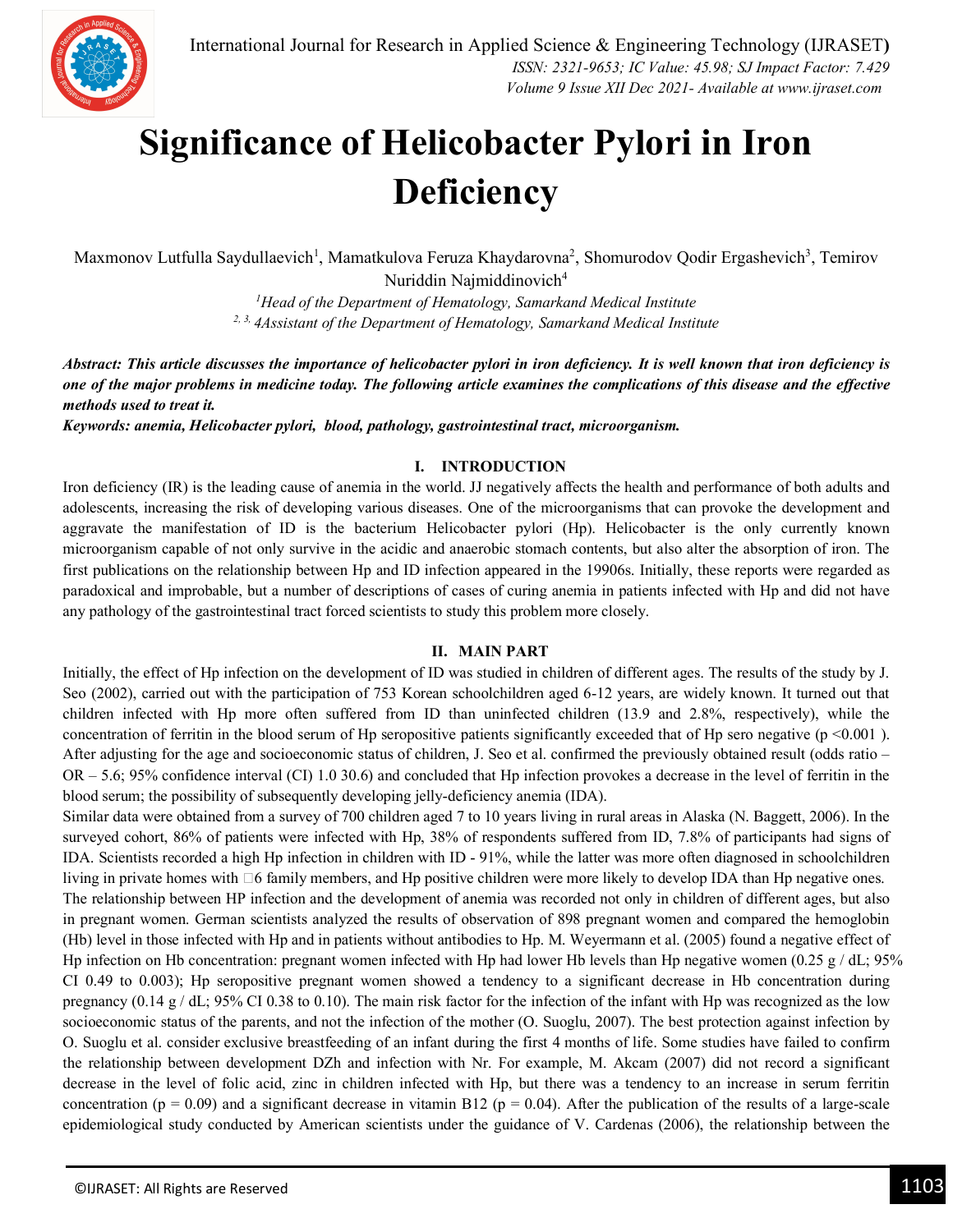

development of ID and Hp infection was recognized as obvious. Observation of 7,462 respondents made it possible to establish that Hp infection provokes a decrease in serum ferritin concentration (percentage of change: 13.9; 95% CI from 19.5 to 8.0), but does not affect the percentage of saturation of trans ferrin and the content of Hb (percent change: 2.8 and 1.1, respectively). Researchers recorded a relationship between the presence of Hp infection and the prevalence of IDA (OR 2.5; 95% CI 1.5 4.6), the development of anemia itself (OR 1.3; 95% CI 1.0 1.7) and 40% an increase in the prevalence of ID (OR 1.4; 95% CI 0.9 2.0). The work of V. Cardenas (2006) was the first large study that convincingly proved the development of ID / IDA in persons infected with Hp, regardless of the presence or absence of peptic ulcer disease.

Pathogenetic mechanisms Having confirmed the connection between Hp infection and the development of ID, scientists attempted to establish the mechanisms of the influence of Hp on iron metabolism. and its reserves in the human body. Currently, there are several theories explaining this phenomenon. The most widespread hypothesis is the competitive absorption of alimentary iron Hp, according to which this microorganism is able to assimilate iron supplied from food, and thereby significantly increase the need of the macroorganism for iron. This theory is supported by the results of a study by P. Doig, who proved the presence of a special ironbinding protein in the HP bacterium, which has a structural similarity to human ferritin and is capable of binding to the heme gland of erythrocytes. In addition, Hp has another interesting ability: the receptors of the outer membrane of these microorganisms are able to capture and use iron contained in human lactoferrin and iron-binding glycoprotein (M. Husson, 2007). Another theory explaining the development of ID upon Hp infection is the hypothesis of the mediated blockade of hepcidin synthesis (a protein that plays a dominant role in the process of iron absorption in the duodenum) in hepatocytes (R. Pellicano, 2004). An opinion was expressed about the role of ascorbic acid deficiency in gastric juice that develops upon infection with Hp. Researchers recorded a decrease in the concentration of ascorbic acid in gastric juice in patients infected with Hp, while the greatest drop in this indicator was recorded in persons who were carriers of cytotoxic Hp strains with the CagA gene (A. Barabino, 2002). The mechanisms by which Нр affects the level of ascorbic acid in gastric juice are not fully understood. Scientists explain this fact by increased oxidation of ascorbic acid or a violation of its bioavailability in the presence of Нр (Nahon, 2003; Yoshimura, 2003); others associate it with the onset of hypoacidity of gastric juice on condition of the development of Hp associated chronic atrophic gastritis (Byrd, 2002). Proponents of the genetic theory of ID formation upon Hp infection argue that Hp are carriers of specific genes (in particular, pfr and feoB genes responsible for ferritin consumption and iron transport) that allow microorganisms to assimilate alimentary iron. The followers of this hypothesis have established that the appearance in Hp of a specific mutation in the fur gene regulating iron consumption leads to a progressive uptake of iron, even in spite of its excess in Hp tissues.

After studying the possible pathogenic mechanisms of the appearance of ID, scientists tried to reveal the relationship between the degree of Hp contamination of the gastric mucosa and the activity of the inflammatory process. It was suggested that the presence of asymptomatic Hp carriage does not affect iron absorption and cannot provoke ID, let alone IDA (D. Mahalanabis, 2005). However, the implementation of eradication therapy, regardless of the degree of infection activity, promoted the restoration of the Hb level and the concentration of serum iron even without additional administration of iron-containing drugs (A. Kurekci, 2005).

Modern research data Over the past three years, a large number of trials have been carried out that continued to study the effect of Hp on iron metabolism and began to study the features of the course and treatment of ID or IDA in patients infected with Hp. In some of these works, the role of Hp in the development of JJ was confirmed, in others it was completely refuted. The prevalence of Hp infection (70.7%) and anemia (20.6%) in the surveyed cohort of respondents (I. Santos, 2009). After adjusting for the patient's sex and age, skin color, smoking habits, the Brazilian scientists also did not find the effect of Hp infection on the Hb concentration (mean difference 0.07 g / dl;  $p = 0.4$ ). Similar results were obtained in another study conducted in Brazil with the participation of 194 adolescents aged 10-16 years (L. Araf, 2010).

The median serum ferritin concentration and mean Hb values in individuals infected with Hp did not differ from those in Hp negative patients (33.6 and 35.1 ng / ml, respectively; 13.83  $\pm$  1.02 and 14.0  $\pm$  1.06 g / dl). The lack of a relationship between Hp infection and the development of ID was recorded by Iranian scientists in a study of primary school children. The normal content of ferritin in blood serum was recorded in 296 (25%) of the examined patients, despite the presence of antibodies to Hp, while a low concentration of ferritin was found in 29% of schoolchildren infected with Hp (A. Zamani, 2011). In contrast to the above data, the work of A. Fraser, K. Muhsen, H. Duque confirmed the relationship between HP infection and the development of ID. Investigating the prevalence of Hp infection in ethnic groups living in New Zealand, A. Fraser et al. (2010) registered a significant decrease in the saturation of transferrin with iron  $(p = 0.013)$  in individuals infected with Hp. After adjusting for age and ethnicity, scientists found a high probability of developing ID (RR 1.20; 95% CI 1.08 1.34), but not IDA (RR 1.01; 95% CI 0.87 1, eighteen) in Hp seropositive patients.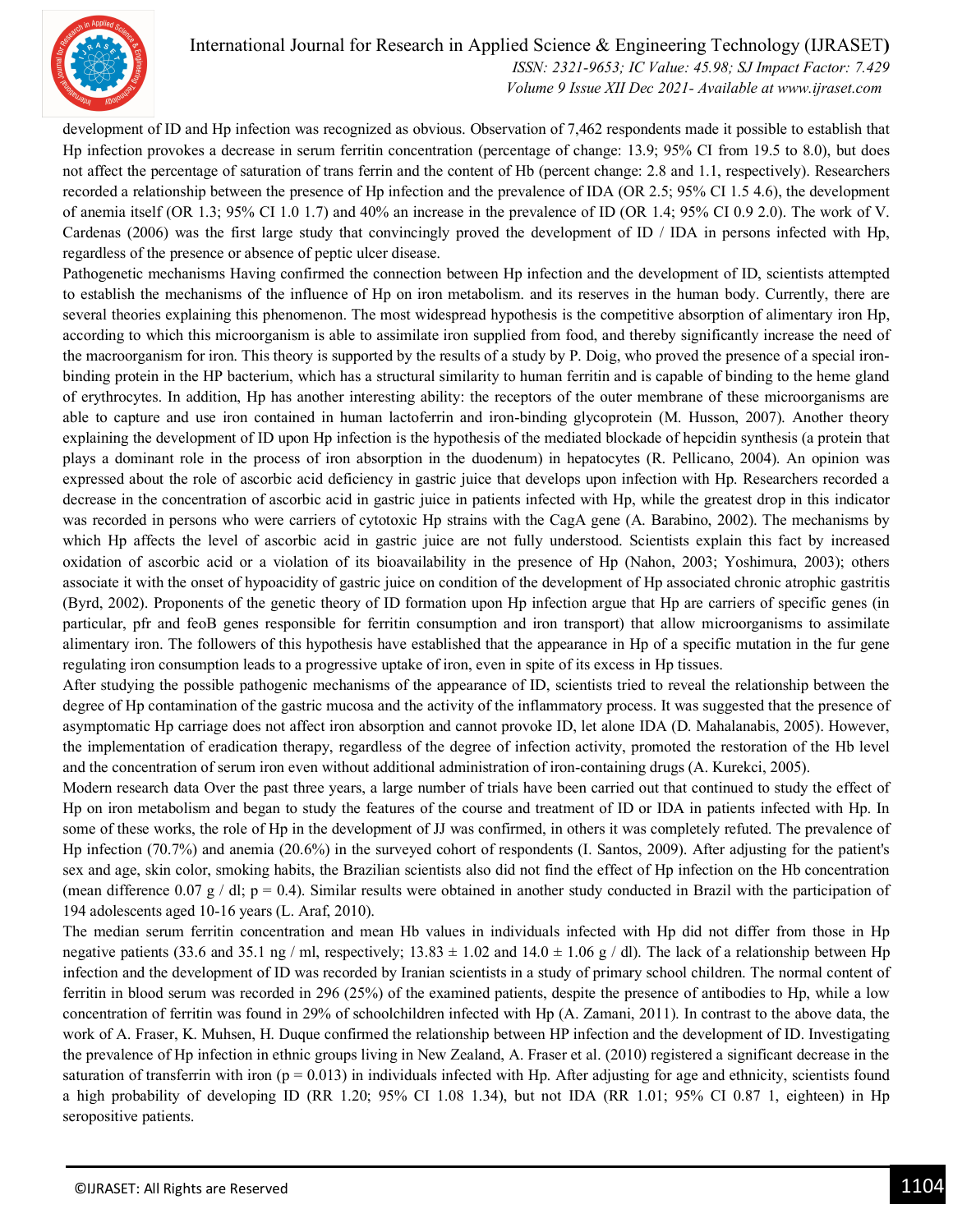

International Journal for Research in Applied Science & Engineering Technology (IJRASET**)**  *ISSN: 2321-9653; IC Value: 45.98; SJ Impact Factor: 7.429*

 *Volume 9 Issue XII Dec 2021- Available at www.ijraset.com*

95% CI 13.38 to 0.011;  $p = 0.04$ ) between Hp positive and Hp negative schoolchildren, and such changes were not observed in young children. Another study showed a positive effect of Hp eradication on the iron content and Hb concentration. Examining a cohort of children with ID or anemia ( $n = 72$ ) and conducting eradication therapy in patients infected with Hp ( $n = 38$ ), Mexican scientists found that effective eradication of Hp was accompanied by an increase in Hb level by 0.37 g / dL (95% CI 0.02 to 0.75). H. Duque et al. (2010) found that the addition of ferrous sulfate to anti-Helicobacter pylori therapy increased the Hb concentration by 0.47 g / dL (95% CI 0.01 0.93) in comparison with children uninfected with Hp and taking only drugs. leza. The administration of ferrous sulfate to patients uninfected with Hp led to an increase in serum ferritin concentration by 11.26 ng / ml (95% CI 1.86 20.65) compared to with children taking placebo.

An interesting feature should be noted: the overwhelming majority of trials, which did not record the effect of Hp infection on the formation of ID, were carried out in Latin America (Argentina, Bolivia, Mexico, Brazil, Cuba, Venezuela), while studies in which this dependence was confirmed, were carried out in the countries of Europe, Asia, or the United States. Some recent studies were devoted to the analysis of the level of soluble transferrin receptor (sTfR) - the only serum marker reflecting the need for iron in tissues participating in erythropoiesis (the diagnostic value of sTfR is also due to the fact that its concentration in blood serum does not depend on the active inflammation). Estonian scientists have investigated the effect of Hp on iron metabolism in schoolchildren, using the determination of the sTfR level to diagnose ID (sTfR> 5.7 mg / L in children aged 7-12 years, sTfR> 4.5 mg / L in adolescents) and setting the Hb concentration for diagnostics of anemia (Hb  $\lt 115g / 1$  in children 7-12 years old, Hb  $\lt 130g / 1$  in boys, Hb <120g / l in girls). After examining 363 participants, N. Vendt et al. (2011) revealed ID in 17%, anemia in 5% of schoolchildren, while antibodies to Hp were found in 27%, IgA antibodies to tissue transglutaminase (specific for celiac disease) - in 0.6% of children. Teenagers were more likely to suffer ID (29 vs 23%, respectively) and were infected with Hp than younger children (22 and 9%, respectively), the risk of developing ID was also higher in older schoolchildren (relative risk — RR — 1.1; 95% CI 1.0 1.3;  $p = 0.03$ ). Proa Having analyzed the obtained data, the scientists came to the conclusion that the true risk factor for developing ID is the child's age, and not Hp infection. At the same time, the work of Irish specialists, carried out under the guidance of M. Hoseinzadeh (2010), demonstrated completely opposite results. In the surveyed In a cohort of 100 newborns, researchers recorded a significant relationship between sTfR concentration, iron content, ferritin level, and the presence of high titers of IgG to Hp (p <0.001); an association was also recorded between a burdened family history of gastrointestinal tract diseases and the level of IgG antibodies to Hp (p <0.001). The results of a recently published trial by Korean scientists, led by S. Lee (2010), confirmed R. Pellica no's hypothesis on the effect of Hp on hepcidin levels. Determination of the dynamics of the serum concentration of prohepcidin (hepcidin precursor protein) before and after the eradication of Hp made it possible to establish a significant decrease in its indicator in patients taking anti-Helicobacter pylori therapy and iron preparations ( $p = 0.01$ ); at the same time, the rate of decrease in the pro-hepcidin concentration in patients receiving combined treatment (anti-Helicobacter drugs and iron) did not differ from that in patients receiving standard anti-Helicobacter therapy  $(p = 0.894)$ . Eradication therapy with the simultaneous intake of iron contributed not only to a decrease in the level of prohepcidin, but also to the leveling of IDA phenomena (S. Lee, 2010).

Treatment The unambiguous results of all 5 meta-analyzes were so convincing that certain changes were made to the latest recommendations for the treatment of IDA, published in the online version of the journal Gut on July 6, 2011. At present, the following item is included in the standard of examination of IDA patients: "With the development of refractory IDA and the absence of pathological changes in the gastrointestinal tract, according to the data of upper and lower endoscopy, patients infected with Hp are shown eradication therapy."

The same guidelines regulate the specifics of iron replacement therapy: "To correct anemia and replenish iron stores in the body, all patients are shown the appointment of iron preparations." A. Goddard et al. (2011) note that the simplest and most accessible way to stop IDA is to administer 200 mg of ferrous sulfate 2 r / day; a decrease in the daily dosage of ferrous sulfate or the appointment of other ferrous compounds (ferrous fumarate, ferrous gluconate) or dosage forms (suspensions) is possible only with poor patient tolerance of standard doses of ferrous sulfate. For the treatment of JJ in patients infected with Hp, as a rule, the administration of oral iron is sufficient, however, if the latter are intolerant, the use of parenteral forms is possible. The intake of iron-containing drugs should be continued for another 3 months after the level of the clinical manifestations of ID. The provisions of the new manual provide for the possibility of prescribing ascorbic acid (250 500 mg 2 r / day) to improve iron absorption, however, A. Goddard et al. note the lack of convincing data on the effectiveness of ascorbic acid in the treatment of IDA. However, taking into account the pathogenetic features of ID development during Hp infection (lack of ascorbic acid), it is very likely that the appointment of ascorbic acid to patients with Hp associated IDA is justified.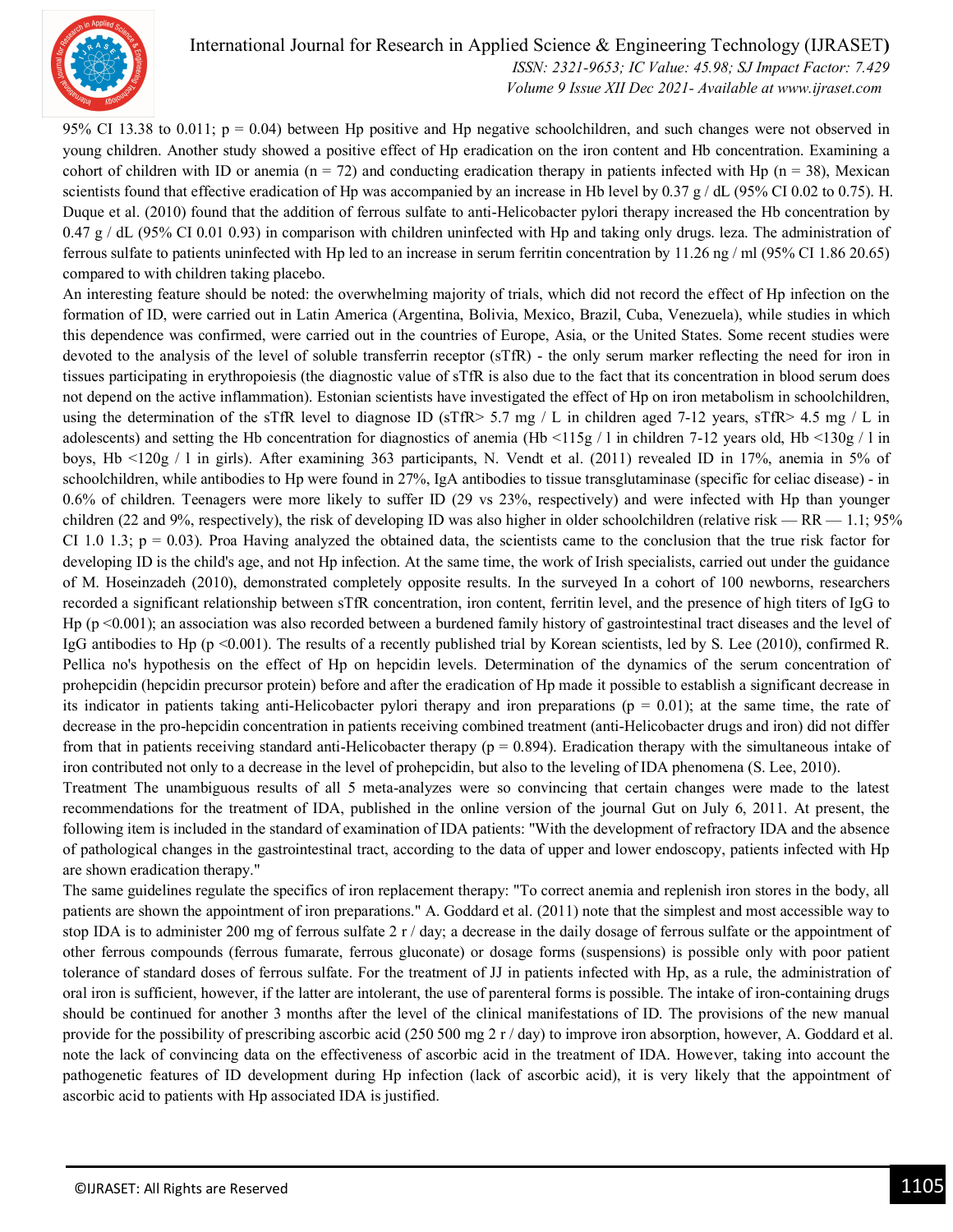

International Journal for Research in Applied Science & Engineering Technology (IJRASET**)**

 *ISSN: 2321-9653; IC Value: 45.98; SJ Impact Factor: 7.429*

 *Volume 9 Issue XII Dec 2021- Available at www.ijraset.com*

#### **REFERENCES**

- [1] Соколова Т.В., Ахметов И.И., Тарарак Т.Я. и др. Влияние на течение атопического дерматита у взрослых инфекции Helicobacter pylori и схемы ее эрадикаци // Consilium Medicum (Приложение).— 2004.— № 1.— С. 3—6.
- [2] Altshuler E. Association of Helicobacter pylori infection and Parkinson's disease already proposed // Acta Neurol. Scand.— 1999.— Vol. 100.— P. 122—128.
- [3] Annibale B., Capurso G., Martino G. et al. Iron deficiency anaemia and Helicobacter pylori infection // Int J Antimicrob Agents.— 2000.— Vol. 16, N 4.— P. 515—524.
- [4] Annibale B., Marignani M., Monarca B. et al. Reversal of iron deficiency anemia after Helicobacter pylori eradication in patients with asymptomatic gastritis // Ann Intern Med.— 1999.— Vol. 131.— P. 668—740.
- [5] Avci O., Ellidokuz E., Simsek I. Helicobacter pylori and Behcets disease // Dermatology.— 1999.— Vol. 199.— P. 140—143.
- [6] Bakos N., Hillander M. Comparison of chronic autoimmune urticaria with chronic idiopatic urticaria // Int. J. Dermatol.— 2003.— Vol. 42.— P. 613—615.
- [7] Barabino A. Helicobacter pylorirelated iron deficiency anemia: a review // Helicobacter.— 2002.— N 7 (2).— P. 71—76.
- [8] Baysoy G., Ertem D., Ademoglu E. et al. Gastric histopathology, iron status and iron deficiency anemia in children with Helicobacter pylori infection // J. Pediatr. Gastroenterol. Nutr.— 2004.— Vol. 38, N 2.— P. 137—146.
- [9] Berg G., Bode G., Blettner M. et al. Helicobacter pylori infection and serum ferritin: A populationbased study among 1806 adults in Germany // Am. J. Gastroenterol.— 2001.— Vol. 96.— P. 1014—1024.
- [10] Bini E.J. Helicobacter pylori and iron deficiency anaemia: guilty as charged? // Am. J. Med.— 2001.— Vol. 111.— P. 495—502.
- [11] Blaser M.J. Allelic variation in Helicobacter pylori. Progress but no panacea // Gut.— 1999.— Vol. 45.— P. 477—479
- [12] Braun V., Hantke K., Koester W. 1998. Bacterial iron transport: mechanisms, genetics, and regulation, p. 67-145. In A. Sigel and H. Sigel (ed.), Metal ions in biological systems. Marcel Dekker, New York, N.Y.